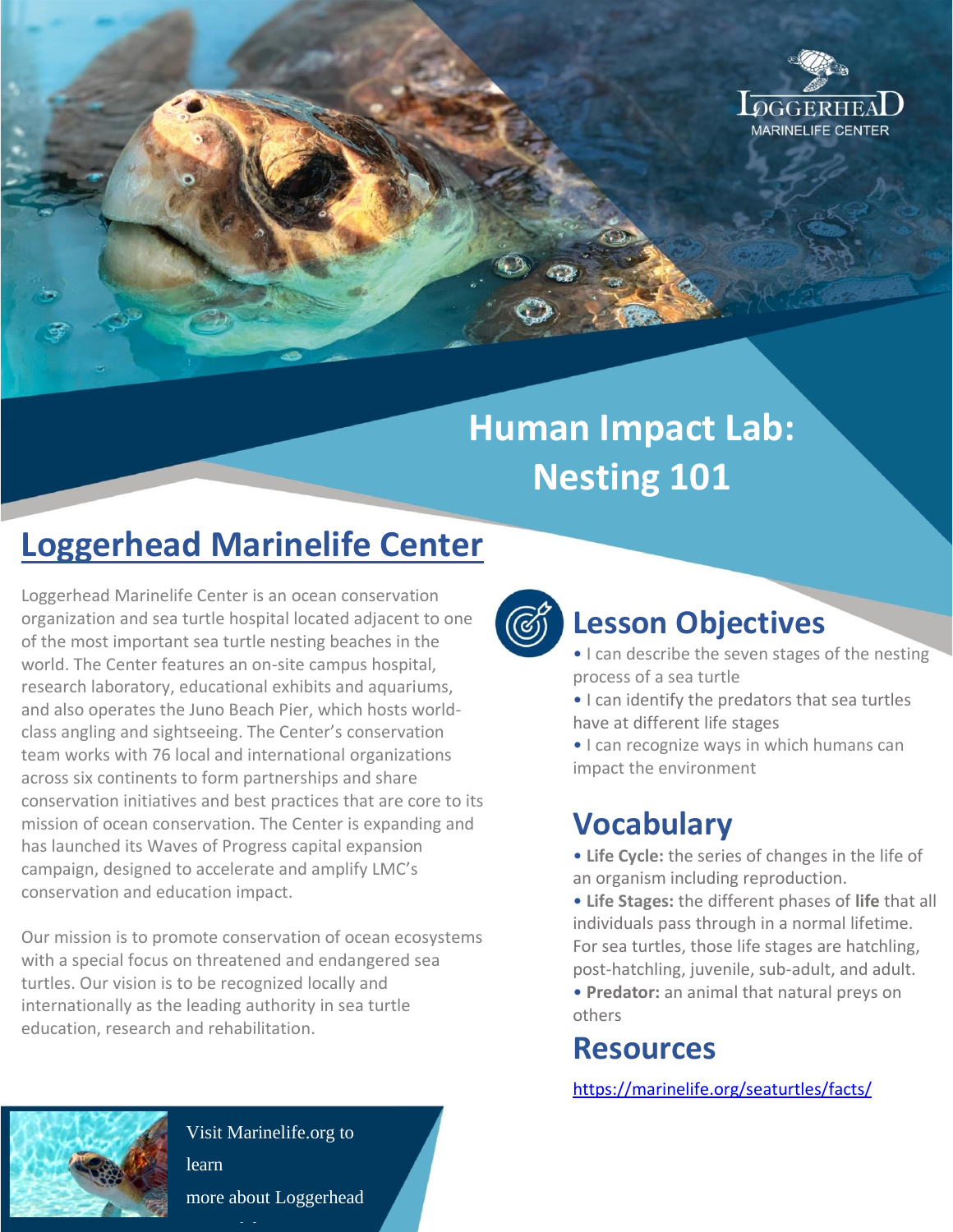### **Hatchling Frenzy**

About 45-60 days after a female sea turtle lays her eggs, sea turtle hatchlings emerge from their nest, they have a 'frenzy period'. During this period, sea turtle hatchlings have enough energy to trek the beach and swim out into the ocean to make it to the Sargassum for safety. As they are making their way from their nest to the Sargassum, they face many predators. Some of these predators include: ghost crabs, shore birds, racoons, coyotes, fire ants, fish, and sharks! Sea turtle hatchlings also face threats from humans during this 'frenzy period'. Threats from humans include beach-front lighting, beach furniture left behind, sand castles & holes, marine debris, and human activity on the beach at night time!

During this activity, students will learn the difficulties hatchlings face while finishing the activity with a lesson on the importance of protecting sea turtle nests. This activity is best done outside in a yard or open space.

#### **Directions:**

- 1. Pick one person to be a predator of their choice. All other participants are on one side opposite of the predator.
- 2. This activity is played like "Sharks and Minnows" Whoever the predator catches as the other participants run toward the predator's side becomes a predator themselves.
	- 3. Continue the activity until there is a final surviving hatchling. Finish the game with some reflection on natural threats hatchlings have to face.

#### **Activity extension:**

You can extend this activity in two different ways:

- Place lawn chairs, cones, or other objects to represent human threats to hatchlings. Participants must avoid these threats along with the predator to make it across.
- With each predator tagged as another, assign which predator they are and a specific way they can move to catch the other participants. For example, the predator is a ghost crab and they can only move sideways.

#### **Reflection:**

After completing this activity, brain storm ways that you may be able to reduce human impacts on sea turtle hatchlings so that they have a better chance of making it out to the Sargassum! Write or draw some of the ideas that you brain stormed to help sea turtle hatchlings! Post the picture on social media and tag Loggerhead Marinelife Center to share your ideas!

> Facebook: @loggerheadmarinelifecenter Instagram: @loggerheadmarinelifecenter Twitter: LoggerheadMC